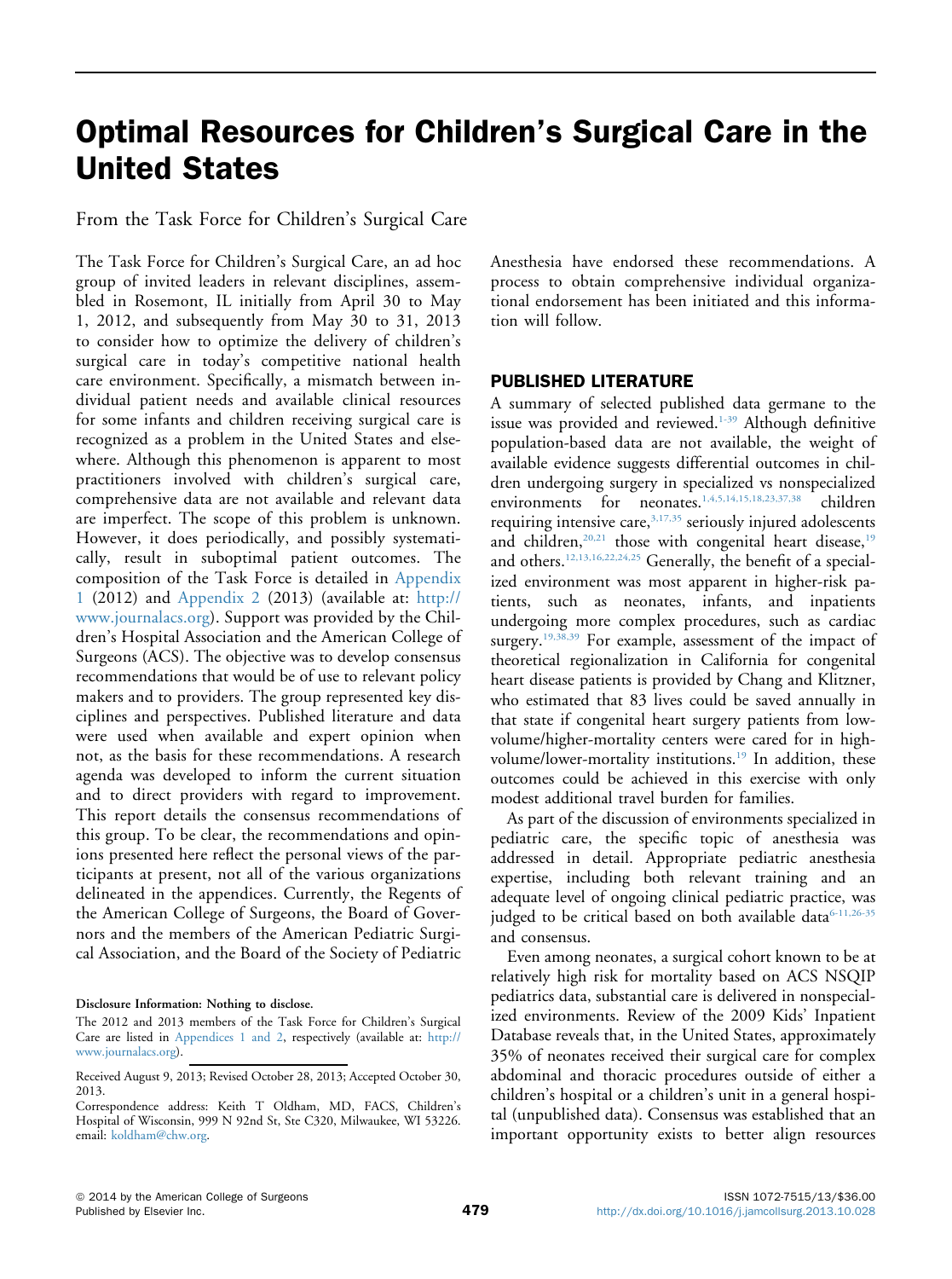with patient needs and therefore better serve patients across the United States. This opportunity is believed to include all children's surgical disciplines.

## RESOURCE STANDARDS

The vision of the Task Force is that every infant and child undergoing surgery in the United States today should receive care in an environment with prospectively defined optimal resources matched to his/her needs. Although there have been noteworthy relevant efforts by various specialty groups, provider organizations, and others previously, there is not currently an accepted delineation of resource standards that insures that an optimal environment is available for an infant or child with a specific level of surgical need.

The following summary represents consensus recommendations of this Task Force to address this need. These recommendations are presented as basic requirements that define minimum resource standards appropriate for infants and children undergoing surgical care today. It is recognized that a variety of approaches can be developed to bring these resources to bear at the local level and that geographic and economic limitations might preclude centers from achieving optimal resource goals. Additionally, highly specialized centers of individual program excellence will develop. The purpose here is to define a contemporary threshold level of expertise and personnel to provide a safe and optimal environment for all pediatric surgical patients. To the extent that it is possible, the Task Force has attempted to incorporate relevant previous work.

#### RECOMMENDATIONS

The following classification of centers is recommended as the basis for the optimal resource standards that follow. These are drawn in part from published recommendations of the American Academy of Pediatrics,<sup>5,38</sup> the American Pediatric Surgical Association,<sup>[1](#page-7-0)</sup> and others. Our intent is to consolidate, update, and incorporate contemporary training and certification processes.

# SCOPE OF PRACTICE FOR CHILDREN'S SURGICAL CENTERS BY CENTER CLASSIFICATION

The purpose of center classification is to assure optimal resources to care for infants and children undergoing surgical procedures. The required resources are determined by both patient and procedure characteristics. These classifications define the procedures and patients that are within the typical scope of practice of these centers. It might be appropriate for individual patients to undergo emergent operations outside the ordinary scope of practice of a center. This should be based on careful consideration of the risks and benefits of transfer to a higherlevel center. Performing procedures outside the defined scope of practice should be uncommon.

- 1. Basic children's surgical centers will demonstrate adequate resources to provide optimal care for healthy children (American Society of Anesthesiologists [ASA] classification 1 and 2) older than 1 year of age.
- 2. Advanced children's surgical centers will demonstrate adequate resources necessary to care for infants younger than 1 year of age with moderate comorbid conditions (ASA 1 to 3), as well as children older than 1 year of age with moderate comorbid conditions (ASA 1 to 3). Operative procedures would typically be performed by a single specialty and within the typical practice of most surgeons within their pediatric surgical specialty.
- 3. Comprehensive children's surgical centers will demonstrate adequate resources to provide contemporary surgical care for neonates, infants, children, and adolescents with the most complex congenital and acquired conditions across the entire spectrum of surgical disease, as well as healthy neonates, infants, children, and adolescents who are undergoing either complex or noncomplex surgical procedures.
- 4. Congenital heart surgery programs require specific additional resources,  $39$  and will be so designated [\(Table 1\)](#page-2-0).

## AMBULATORY SURGERY

The safety of performing outpatient surgical procedures in children is considerably dependent on the provision of a safe anesthetic. The major postoperative risk is apnea. Risk factors for postoperative apnea are prematurity, history of apnea, and anemia. In general, younger gestational and post-conceptual ages increase the risk for postoperative apnea. The best relevant data are found in Cote and colleagues' analysis of 255 preterm infants undergo-ing inguinal herniorrhaphy under general anesthesia.<sup>[40](#page-8-0)</sup> In the nonanemic child with a gestational age of 32 weeks and a post-conceptual age of 56 weeks, the probability of apnea was <1%. With a gestational age of 35 weeks, a post-conceptual age of 54 weeks was the threshold for apnea to be  $\lt 1\%$ .

A widely accepted guideline is to admit and monitor all infants younger than 50 weeks post-conceptual age for at least 12 hours after anesthesia and surgery. One can safely administer anesthesia on an ambulatory basis for infants with a post-conceptual age older than 50 weeks and who are without other risk factors ([www.asahq.org](http://www.asahq.org).) Ambulatory surgery in infants born before 37 weeks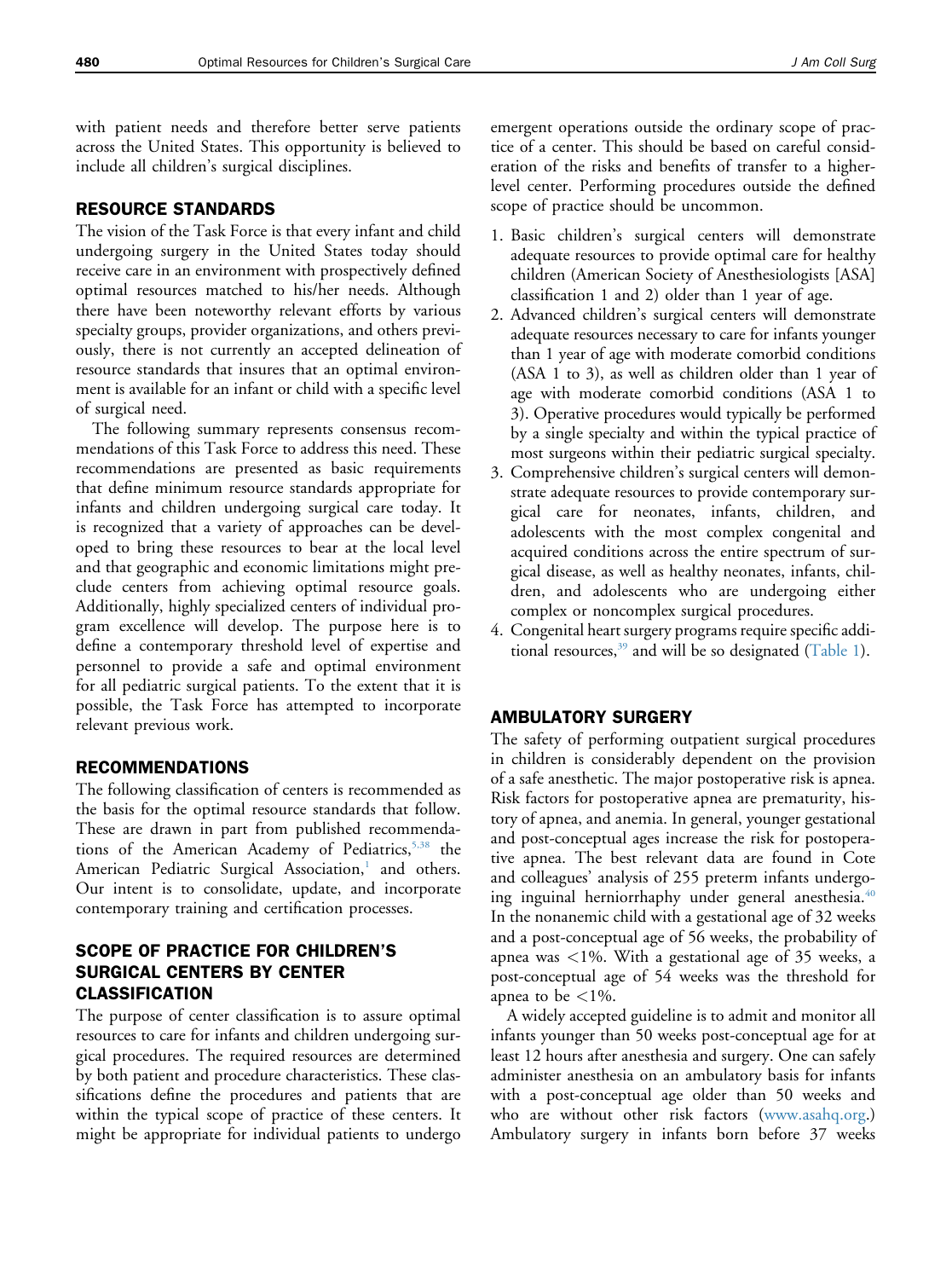|                                                  | <b>Basic</b>                                                                | <b>Advanced</b>                                                                                                                                                                                                                                                                                                                                                                                                                    | Comprehensive                                                                                                                                                                                                                                                                                                                                                                                                                              |
|--------------------------------------------------|-----------------------------------------------------------------------------|------------------------------------------------------------------------------------------------------------------------------------------------------------------------------------------------------------------------------------------------------------------------------------------------------------------------------------------------------------------------------------------------------------------------------------|--------------------------------------------------------------------------------------------------------------------------------------------------------------------------------------------------------------------------------------------------------------------------------------------------------------------------------------------------------------------------------------------------------------------------------------------|
| Age                                              | Older than $1 y$                                                            | Any                                                                                                                                                                                                                                                                                                                                                                                                                                | Any                                                                                                                                                                                                                                                                                                                                                                                                                                        |
| ASA classification                               | $1 - 2$                                                                     | $1 - 3^*$                                                                                                                                                                                                                                                                                                                                                                                                                          | $1 - 5$                                                                                                                                                                                                                                                                                                                                                                                                                                    |
| Multidisciplinary management<br>of comorbidities | None                                                                        | Typically single surgical<br>specialties; neonatology;<br>pediatric anesthesia                                                                                                                                                                                                                                                                                                                                                     | Multiple medical and surgical<br>specialties; pediatric<br>anesthesia                                                                                                                                                                                                                                                                                                                                                                      |
| Operations <sup>†</sup>                          | Common, low-risk procedures<br>typically performed by a<br>single specialty | Common anomalies and<br>diseases typically treated by<br>most pediatric surgical<br>specialists and that do not<br>require substantial<br>multispecialty coordination                                                                                                                                                                                                                                                              | Major congenital anomalies and<br>complex disease, including<br>those that are uncommon or<br>require substantial<br>multidisciplinary<br>coordination                                                                                                                                                                                                                                                                                     |
| Ambulatory <sup>‡</sup>                          | ASA $1-2$<br>Age older than 1 y                                             | ASA $1-3$<br>Full-term and preterm infants<br>can be cared for as<br>ambulatory patients based on<br>written guidelines established<br>by the pediatric<br>anesthesiologist in charge of<br>perioperative care.<br>Institutional guidelines<br>generally require full-term<br>infants younger than 4 weeks<br>or preterm infants younger<br>than 50 post-conceptual<br>weeks to be monitored for at<br>least 12 h postoperatively. | ASA $1-3$<br>Full-term infants and preterm<br>infants can be cared for as<br>ambulatory patients based on<br>written guidelines established<br>by the pediatric<br>anesthesiologist in charge of<br>perioperative care.<br>Institutional guidelines<br>generally require full-term<br>infants younger than 4 weeks<br>or preterm infants younger<br>than 50 post-conceptual<br>weeks to be monitored for at<br>least 12 h postoperatively. |

<span id="page-2-0"></span>Table 1. Summary of Proposed Children's Surgical Center Designations with Scope of Practice

\*Emergent procedures in some patients ASA >3 can be appropriate in neonatal patients, such as those with necrotizing enterocolitis.

<sup>†</sup>Types of anomalies and diseases that require pediatric subspecialty care are delineated in referral guidelines from the American Academy of Pediatrics.<sup>[5](#page-7-0)</sup> Depending on patient age, comorbidities, and need for multidisciplinary surgical approach, these can be appropriate for either advanced or comprehensive centers.

<sup>7</sup>It is appropriate to include ambulatory sites of care in these recommended levels of institutional designation if the on-site provider team possesses the requisite pediatric training and experience and the site of care is a component of a demonstrably integrated health care delivery system that otherwise does provide these defined resources.

ASA, American Society of Anesthesiologists.

gestation can be done safely after 50 weeks postconceptual age as long as there is no anemia, earlier apnea, or coexisting disease.

Optimal ambulatory pediatric surgery should be performed in facilities and under the special conditions described:

- 1. A pediatric anesthesiologist should administer or directly oversee the administration of a general anesthetic and/or sedation to all patients younger than 1 year of age.
- 2. The preoperative preparation and postoperative recovery of children should occur in an area dedicated for pediatric patients.
- 3. The special needs of a child's social and emotional comfort should be considered in the construction and protocols of a pediatric ambulatory surgery facility.
- 4. Anesthesia equipment, including resuscitation devices and appropriate pharmacologic supplies and drug doses for all sizes of children, should be readily

available in the operating room and recovery areas of a pediatric ambulatory surgery facility.

- 5. One or more persons certified in pediatric advanced life support must be present and available to the pediatric patient who is sedated, tranquilized, anesthetized, recovering from anesthesia, or under the influence of narcotics in a pediatric ambulatory surgery facility.
- 6. Admission and monitoring should be planned for all full-term infants younger than 4 weeks of age and preterm infants younger than 50 weeks post-conceptual age for at least 12 hours after anesthesia and surgery. To be safely managed on an ambulatory basis in advanced or comprehensive facilities, preterm infants should be older than 50 weeks post-conceptual age without anemia, ongoing apnea, or other substantial medical problems. Healthy full-term infants older than 4 weeks of age should be monitored at least 2 to 4 hours after surgery and should be scheduled early in the day.
- 7. These policies are associated with a <1% incidence of postoperative apnea.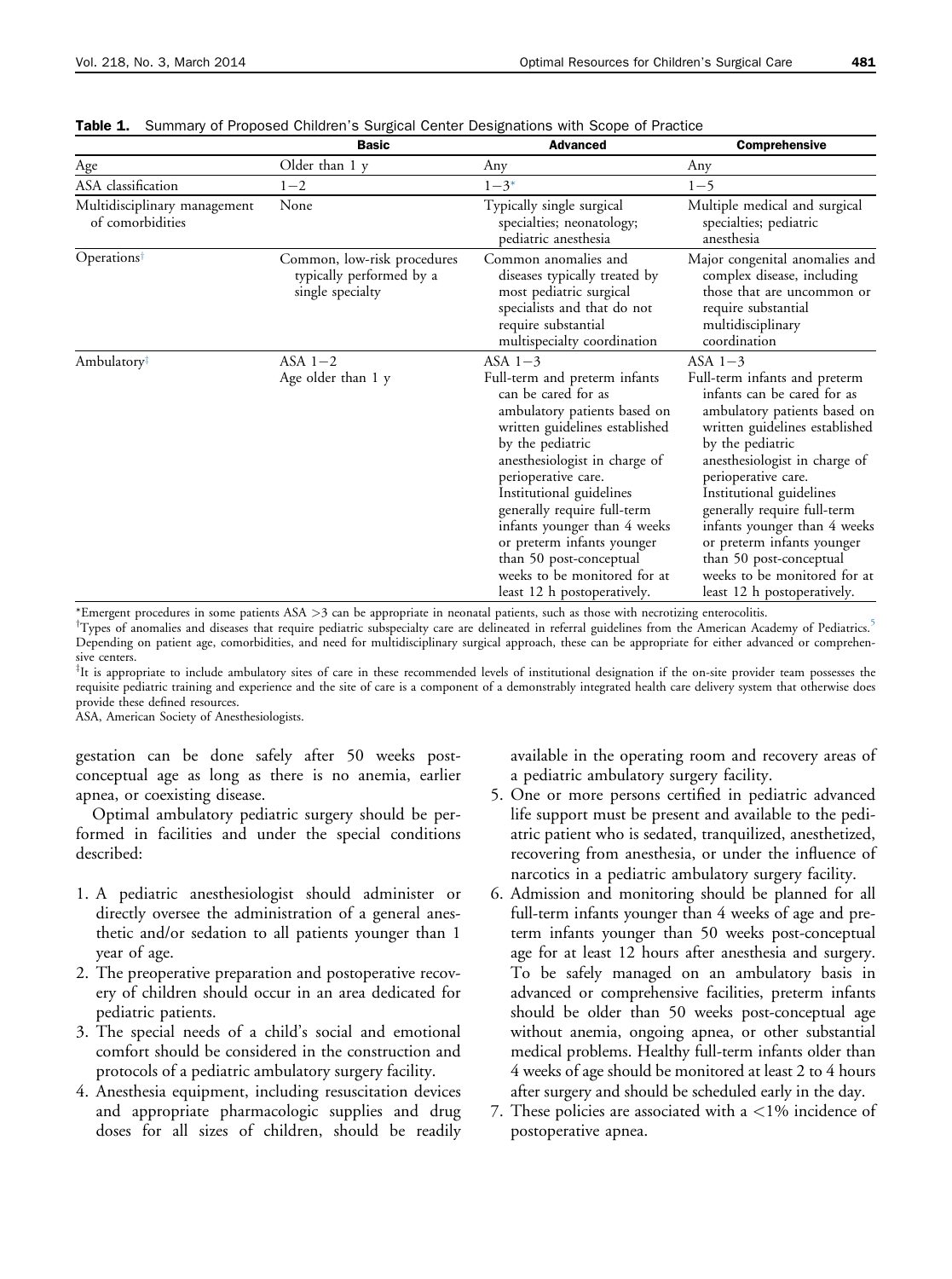8. Formal transfer agreement should be in place to allow planned processes and prompt transfer to an appropriate inpatient children's facility when medically necessary.

## APPROPRIATE RESOURCES FOR DELIVERING OPTIMAL CARE TO CHILDREN UNDERGOING **SURGERY**

The resources needed to optimize surgical care in children are dependent on having available properly trained specialty and subspecialty personnel to handle the preoperative, perioperative, and postoperative needs of neonates, children, and their families. This includes not only pediatric general surgeons and subspecialty surgeons with pediatric expertise, but also pediatric personnel with expertise in neonatology, pediatric critical care, anesthesiology, radiology, emergency medicine, nursing, and transport services. This pediatric expertise in comprehensive centers extends to the fields of pathology, respiratory therapy, physical therapy, occupational therapy and child life services. The ability to respond to a pediatric emergency is paramount at any institution performing surgery in children. Personnel with expertise in pediatric resuscitation must be available at all times and reciprocal relationships need to be in place for provision of a higher level of care if transfer is deemed necessary. It is also believed that institutions will need to participate in peer performance assessments to assure that quality patient care is being provided.

[Table 2](#page-4-0) defines the terms for these optimal resources and [Table 3](#page-6-0) outlines, in grid format, the optimal resources necessary to be in place for provision of quality care based on center designation.

## RESEARCH AGENDA

Crucial to the success of this initiative is the ability to generate data demonstrating that the outcomes of clinical care for an individual patient are likely to be improved if resources are matched to individual need. With this in mind, a research agenda was developed to examine several relevant questions. The first objective is to clearly characterize the current environment by identifying where infants and children receive their surgical care and to define patient and institutional characteristics associated with differentiated outcomes. Assessment will be done of clinical outcomes to include survival as well as conventional measures of morbidity and functional outcomes. It is also necessary to consider the potential travel burden to patients and families, particularly in locations without geographic proximity to an advanced or comprehensive

children's surgical center. In this time of substantial projected physician staffing shortfall, it is also important to assess the workforce implications if these recommendations are to be widely adopted. Lastly, it is our hypothesis that higher-quality care will be cost effective at a population level. This is based on ACS NSQIP type of analysis attributing fiscal savings to complications averted and a healthier population. The anticipated outcomes are that higher-quality care will reduce overall expenditure of health care dollars. These data will be generated and presented as promptly as possible. Obviously, it is not currently possible to anticipate all findings. The intent is to identify resources that yield optimal patient outcomes. There will be certain conditions and/or comorbidities where better outcomes are realized through referral and others where this might not follow. This need for data is the basis for the recommendation that centers at all 3 levels of participation be required to formally track and report outcomes on a prospective basis. The Task Force anticipates that this will be an ongoing datadriven process necessarily involving revision and refinement of this Optimal Resources document on a regular basis. An additional goal is to establish benchmarks against which participating as well as nonparticipating institutions can be measured. The anticipated effect is improvement in the outcomes of surgical care for infants and children across the United States.

#### VERIFICATION

To insure that prospectively defined standards are met, an institutional site visit with verification by an external authority is necessary. This is currently the approach of the Joint Commission and for a number of specific areas of clinical care such as transplantation, trauma, and others.

For example, the ACS trauma verification program was developed and refined during the last several decades. Patients are triaged based on injury severity and medical need to institutions prospectively identified as having appropriate resources. A key feature is that updated and specific recommendations about optimal resources are published on a regular basis. These recommendations are based on evidence when available and expert consensus when not. Participation is voluntary, however, participant centers are required to demonstrate compliance with the relevant resource requirements and these are verified at periodic site visits by the ACS trauma verification program. The administration and costs of this process are covered by a fee paid by the applicant organization. Processes are in place to insure transparent and objective expert external evaluation. This process has resulted in Trauma Center designation on a widespread but not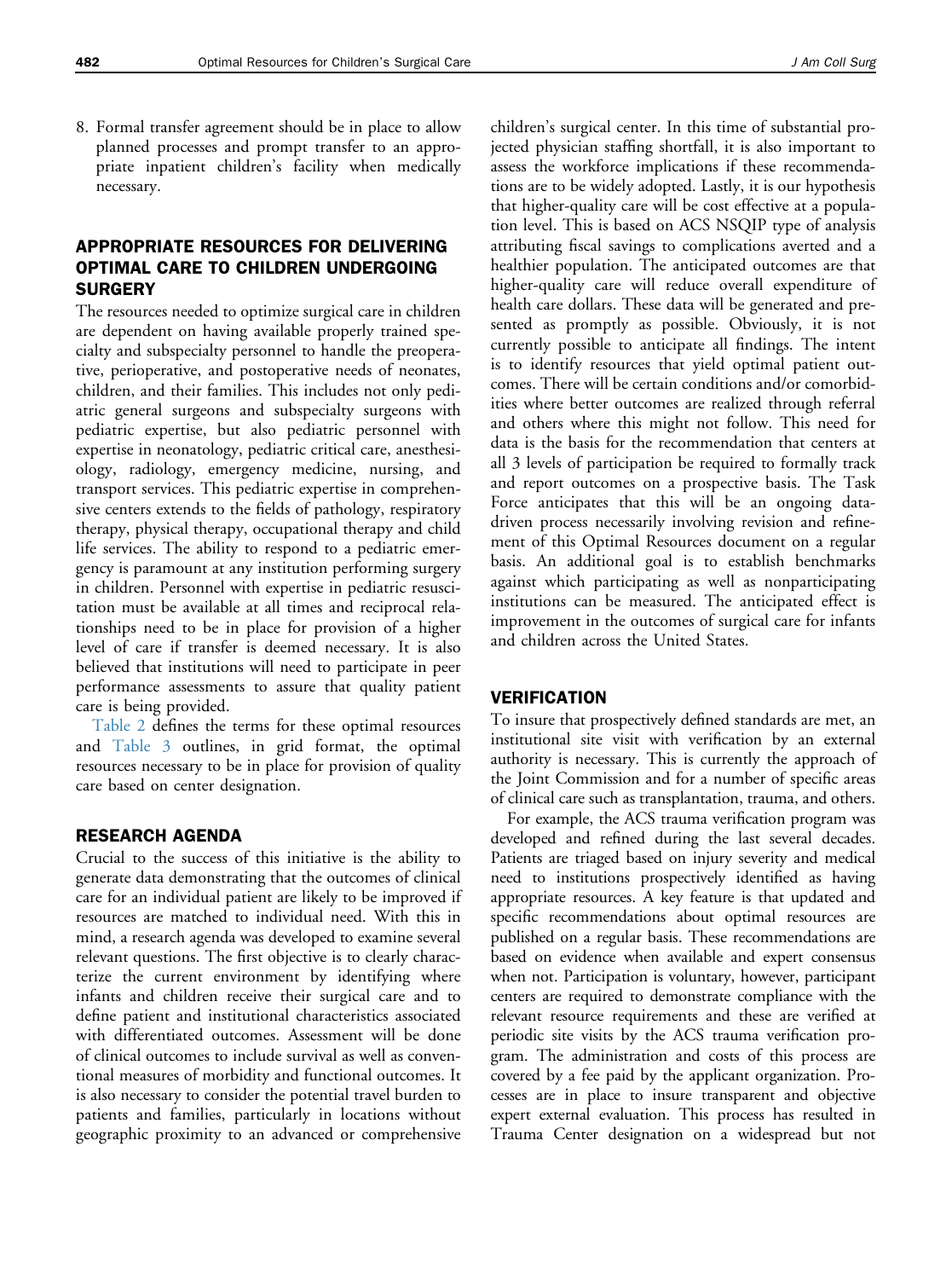## <span id="page-4-0"></span>Table 2. Definitions and Terms

| General surgeon with pediatric expertise  | General surgeon with pediatric expertise is defined as a surgeon either eligible for<br>certification or certified by the American Board of Surgery, or equivalent in general<br>surgery. In addition, this individual will demonstrate ongoing pediatric clinical<br>engagement and expertise as evidenced by 25 or more annual cases in patients<br>younger than 18 years of age, as well as 10 or more relevant category 1 CME credit<br>hours annually.                                                                                                                                                                                                                                                                                                                                                                                                                                                                                                                              |
|-------------------------------------------|------------------------------------------------------------------------------------------------------------------------------------------------------------------------------------------------------------------------------------------------------------------------------------------------------------------------------------------------------------------------------------------------------------------------------------------------------------------------------------------------------------------------------------------------------------------------------------------------------------------------------------------------------------------------------------------------------------------------------------------------------------------------------------------------------------------------------------------------------------------------------------------------------------------------------------------------------------------------------------------|
| Pediatric surgeon                         | Pediatric surgeon is an individual certified or eligible for certification in pediatric<br>surgery by the Pediatric Surgery Board of the American Board of Surgery or<br>equivalent body.                                                                                                                                                                                                                                                                                                                                                                                                                                                                                                                                                                                                                                                                                                                                                                                                |
| Pediatric surgeon available               | A pediatric surgeon as defined here is available on a consultant basis to care for a<br>patient in the relevant institution within 60 min of such a request.                                                                                                                                                                                                                                                                                                                                                                                                                                                                                                                                                                                                                                                                                                                                                                                                                             |
| Pediatric surgeons 24/7                   | Pediatric surgeons 24/7 is defined as 2 or more pediatric surgeons on the medical staff<br>of the relevant institution with 1 available to respond to the bedside within 60 min<br>of request 24 hours a day, 7 days a week.                                                                                                                                                                                                                                                                                                                                                                                                                                                                                                                                                                                                                                                                                                                                                             |
| Anesthesiologist with pediatric expertise | Anesthesiologist with pediatric expertise is defined as an anesthesiologist either eligible<br>to certify or with a current certificate of the American Board of Anesthesiology, or<br>equivalent. In addition, this individual will demonstrate ongoing pediatric clinical<br>engagement in patients younger than 18 years of age, as well as 10 relevant category<br>1 CME credit hours annually.                                                                                                                                                                                                                                                                                                                                                                                                                                                                                                                                                                                      |
| Pediatric anesthesiologist                | Pediatric anesthesiologist is defined as an individual certified in anesthesia by the<br>American Board of Anesthesia or equivalent, in addition to being certified or<br>eligible for certification in pediatric anesthesia by the American Board of Anesthesia<br>or equivalent organization. Such an individual must demonstrate adequate ongoing<br>engagement in the practice of pediatric anesthesia in patients younger than 18 years<br>of age.                                                                                                                                                                                                                                                                                                                                                                                                                                                                                                                                  |
| Pediatric anesthesiologist available      | A pediatric anesthesiologist as defined here is available on a consultant basis to see a<br>patient and provide care in the relevant institution within 60 min of such a request.                                                                                                                                                                                                                                                                                                                                                                                                                                                                                                                                                                                                                                                                                                                                                                                                        |
| Pediatric anesthesiologists 24/7          | Pediatric anesthesiologists 24/7 is defined as 2 or more pediatric anesthesiologists on<br>the medical staff of the relevant institution with 1 available to respond to the<br>bedside and provide care within 60 min 24 hours a day, 7 days a week.                                                                                                                                                                                                                                                                                                                                                                                                                                                                                                                                                                                                                                                                                                                                     |
| Radiologist with pediatric expertise      | Radiologist with pediatric expertise is defined as a radiologist with certification by the<br>American Board of Radiology or equivalent, demonstrable pediatric experience to<br>support the scope of actual practice, and 10 or more relevant category 1 CME hours<br>annually. This individual must be available within 60 min of request.                                                                                                                                                                                                                                                                                                                                                                                                                                                                                                                                                                                                                                             |
| Pediatric radiologist                     | Pediatric radiologist is defined as an individual certified by the American Board of<br>Radiology or equivalent in addition to being certified or eligible for certification in<br>pediatric radiology by the American Board of Radiology or equivalent. Electronic<br>image analysis is a permissible adjunct, however, individuals trained and skilled in<br>hands on imaging such as fluoroscopy must be physically available within 60 min.<br>In an advanced center, coverage for this immediate availability can be provided by a<br>combination of pediatric radiologists and radiologists with pediatric expertise (as<br>defined here). In addition to 24/7 pediatric radiologist coverage, interventional<br>radiology availability 24/7 is required for designation as a comprehensive children's<br>surgical center.                                                                                                                                                         |
| Level I, II, III, or IV NICU              | Neonatal ICU (NICU) designations are consistent with current American Academy of<br>Pediatrics recommendations <sup>38</sup> comprehensive children's surgical center designation<br>requires 24/7 neonatologist coverage. A neonatologist is defined as an individual<br>who is either sub-board eligible, certified by the American Board of Pediatrics in<br>Neonatal-Perinatal Medicine or equivalent. Level III NICUs must provide prompt<br>and readily available access to a full range of pediatric medical subspecialists,<br>pediatric surgeons, pediatric anesthesiologists, and pediatric ophthalmologists (this<br>can be done at the site or at a closely related institution by prearranged consultative<br>agreement). <sup>38</sup> Level IV NICUs must maintain a full range of pediatric medical<br>subspecialists, children's surgical subspecialists, and pediatric anesthesiologists on<br>site (index institution is the primary site of practice). <sup>38</sup> |
| Patient transfer                          | The ability to stabilize and transfer critically ill children must be demonstrated at all<br>levels of designation; this can include transfer agreements to a receiving hospital or<br>within the index institution. This includes critically ill children and neonates whose<br>care might be initiated at a site distinct from definitive care.                                                                                                                                                                                                                                                                                                                                                                                                                                                                                                                                                                                                                                        |

(Continued)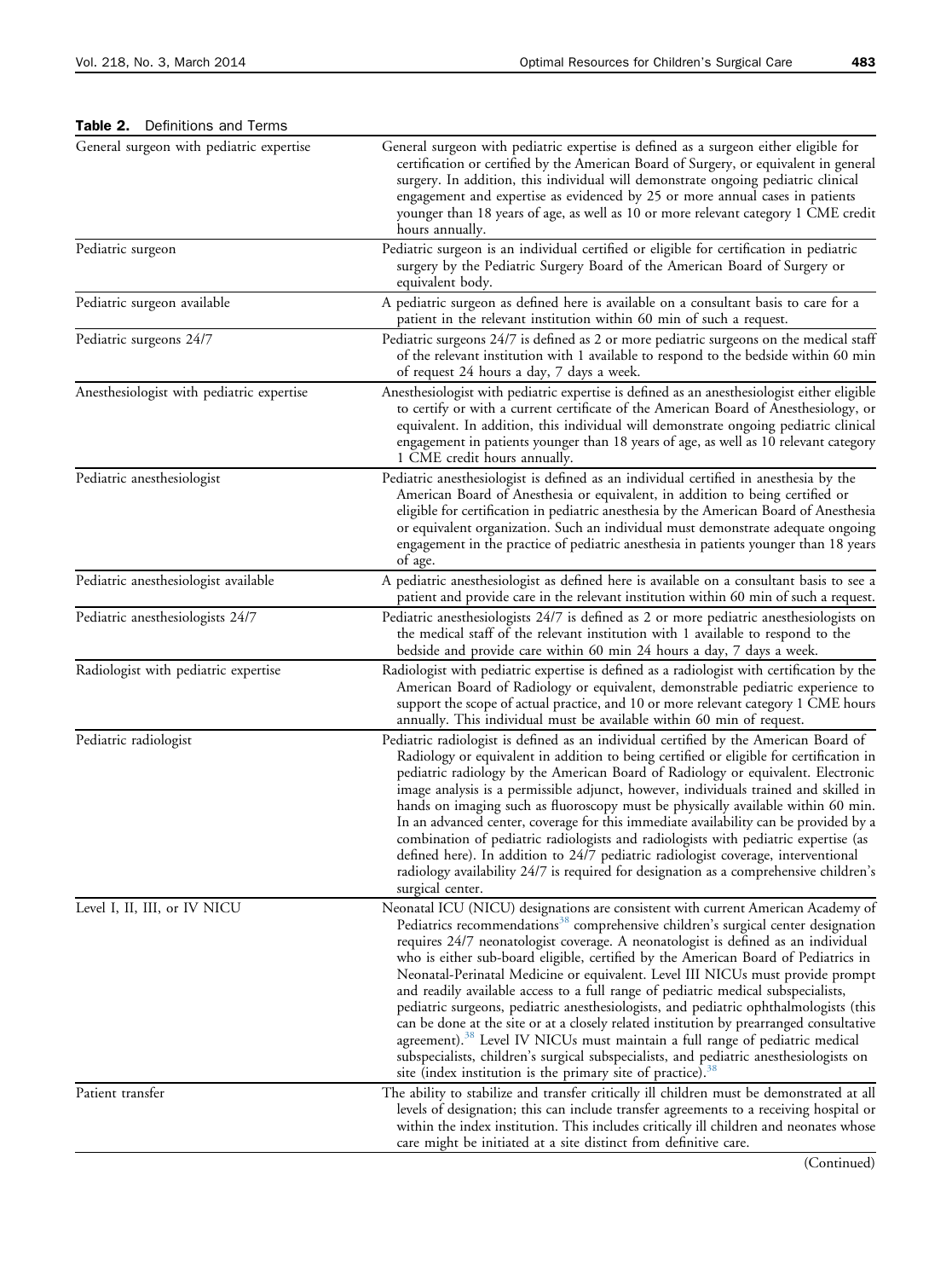| Table 2. | Continued |
|----------|-----------|
|----------|-----------|

| $I$ and $I$ .<br><b>COLIGITUS</b>                                              |                                                                                                                                                                                                                                                                                                                                                                                                                                                                                                                                                                                                                                                                                                                                                                                                                                                                                                                                                                                                                        |
|--------------------------------------------------------------------------------|------------------------------------------------------------------------------------------------------------------------------------------------------------------------------------------------------------------------------------------------------------------------------------------------------------------------------------------------------------------------------------------------------------------------------------------------------------------------------------------------------------------------------------------------------------------------------------------------------------------------------------------------------------------------------------------------------------------------------------------------------------------------------------------------------------------------------------------------------------------------------------------------------------------------------------------------------------------------------------------------------------------------|
| ICU                                                                            | ICU capacity with pediatric critical care is defined as a critical care unit with<br>designated providers who have demonstrable expertise in the critical care of children<br>whose ages correspond to the level of center designation. For example,<br>infrastructure and providers would be in place in an advanced center to provide<br>mechanical ventilation to a child after a surgical procedure, within the designated<br>scope of service if necessary. Advanced centers that limit the scope of practice to<br>neonatal patients are not required to have ICU services beyond that of the Level III<br>NICU. Critical care physicians, respiratory therapists, and other providers with<br>demonstrable pediatric experience will be available.                                                                                                                                                                                                                                                              |
| Pediatric ICU                                                                  | A pediatric ICU with pediatric intensivists requires coverage 24/7 with individuals<br>certified in critical care medicine by the American Board of Pediatrics, the American<br>Board of Anesthesia, the American Board of Surgery, or equivalent.                                                                                                                                                                                                                                                                                                                                                                                                                                                                                                                                                                                                                                                                                                                                                                     |
| Emergency physician with pediatric<br>experience/pediatric emergency physician | Emergency physician with pediatric expertise is defined as an individual certified by<br>the American Board of Emergency Medicine, the American Board of Pediatrics, or<br>equivalent and who has demonstrable pediatric experience to support actual<br>emergency medicine practice, as well as 10 h annually of relevant category I CME.<br>A pediatric emergency physician is an individual who is board certified or eligible<br>either in pediatrics or emergency medicine with ACGME-approved or equivalent<br>pediatric fellowship for this specialized designation. In addition to pediatric<br>emergency physician coverage 24/7, similar children's specific emergency<br>department resources must be in place to support the level of designation to include<br>facilities, equipment, and nonphysician personnel. Advanced centers that limit the<br>scope of practice to neonatal patients are not required to have emergency physicians<br>with pediatric experience or pediatric emergency physicians. |
| Pediatric resuscitation                                                        | Pediatric resuscitation in all areas for Basic, Advanced, and Comprehensive<br>designation requires that pediatric specific rapid response and resuscitation teams<br>must be in place 24/7 to respond to any site within a designated facility; 24/7<br>physical presence of a certified pediatric provider to include PALS certification, in<br>the leadership role for the resuscitation team is required for Advanced and<br>Comprehensive designation. Reciprocal relationship in place with higher level of<br>care for transfer.                                                                                                                                                                                                                                                                                                                                                                                                                                                                                |
| Database participation                                                         | Participation is required in databases or programs that yield peer-performance<br>assessments against which an individual program can be measured. Examples<br>include American College of Surgeons NSQIP, Pediatric Health Information<br>System, and others that address the quality of patient care provided, not simply<br>administrative or process measures.                                                                                                                                                                                                                                                                                                                                                                                                                                                                                                                                                                                                                                                     |
| Pediatric surgical nurse                                                       | A pediatric surgical nurse is defined as a licensed registered nurse accredited by a State<br>Board of Nursing who is involved in the protection, promotion, and optimization<br>of health and abilities for children of newborn age through young adulthood,<br>before, during, and after surgery, including prevention of illness and injury. PALS<br>or equivalent training is required.                                                                                                                                                                                                                                                                                                                                                                                                                                                                                                                                                                                                                            |
| Pediatric specialty consultation                                               | Pediatric medical and surgical specialists must be promptly and readily available for<br>consultation. Here and elsewhere pediatric medical and surgical specialists are<br>defined as those who are either eligible for or board certified after relevant specialty<br>fellowship training (either medical or surgical) and recognized by the relevant Board<br>of the American Board of Medical Specialties or equivalent.<br>For the Advanced designation, a specialist must be available for consultation within 60<br>min; for Comprehensive designation specialists must be on the medical staff and<br>readily available (within 60 min) 24/7 to provide care at the bedside. Relevant<br>surgical specialists (as defined here) will be available to support the entire scope of<br>institutional surgical practice in children.                                                                                                                                                                               |

Where pediatric specific training and experience are designated as "available," the expectation is that the care of patients will be demonstrably provided as detailed by these specialized providers for patients of ages consistent with these recommendations. CME, continuing medical education; PALS, pediatric advanced life support.

universal basis across the United States. This has been demonstrably successful in stimulating individual and regional strategic planning and trauma systems

development. It is now clear that similarly injured adult trauma patients cared for in a verified trauma center environment with optimal resources benefit from a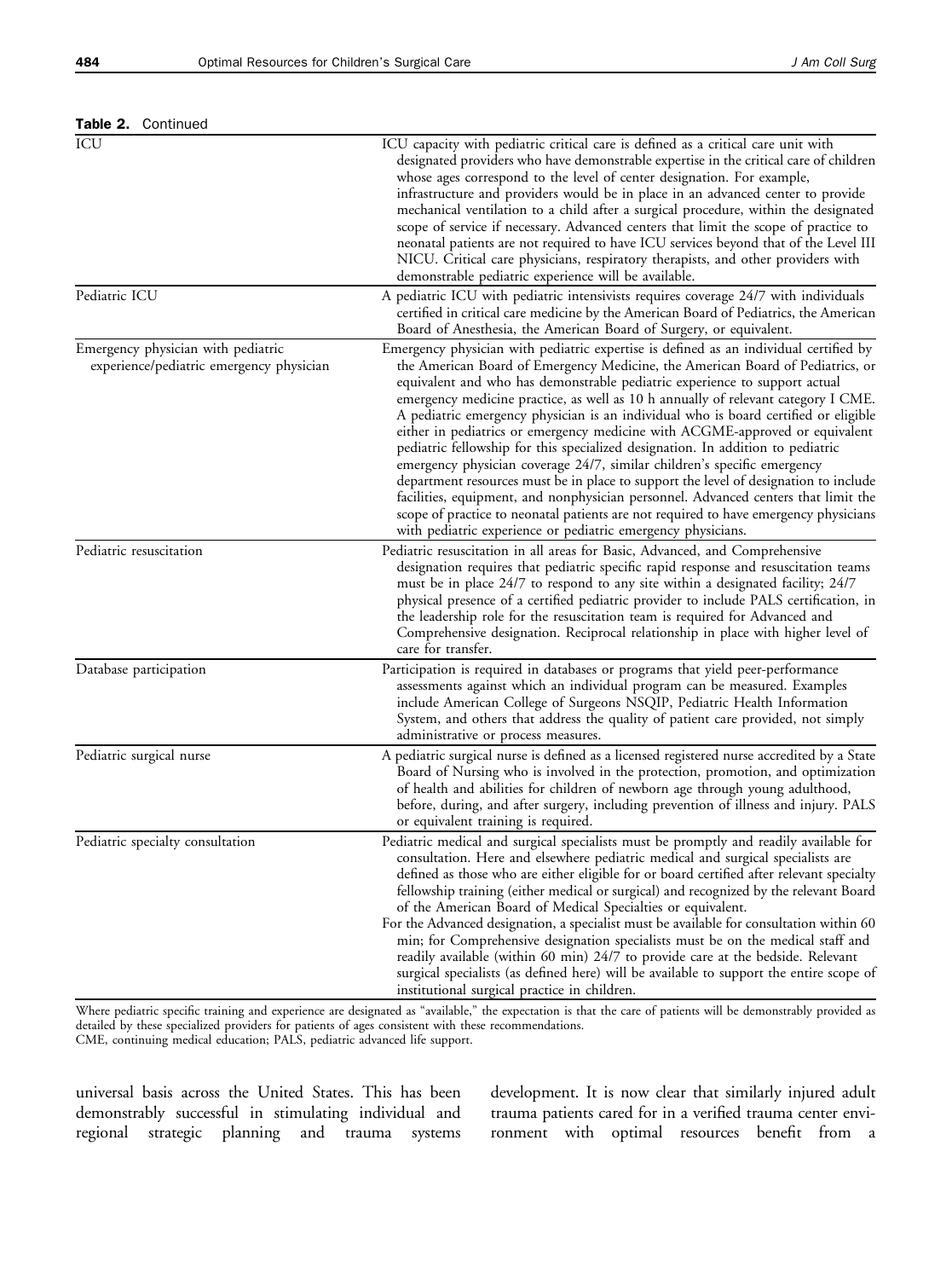#### <span id="page-6-0"></span>Table 3. Optimal Resources by Center Designation

|                                                                                      | <b>Basic</b> | <b>Advanced</b> | <b>Comprehensive</b> |
|--------------------------------------------------------------------------------------|--------------|-----------------|----------------------|
| General surgeon with pediatric expertise                                             | X            |                 |                      |
| Pediatric surgeon available                                                          |              | X               |                      |
| Pediatric surgeons 24/7                                                              |              |                 | X                    |
| Anesthesiologist with pediatric expertise                                            | X            |                 |                      |
| Pediatric anesthesiologist available                                                 |              | X               |                      |
| Pediatric anesthesiologists 24/7                                                     |              |                 | X                    |
| Radiologist with pediatric expertise                                                 | X            |                 |                      |
| Pediatric radiologist                                                                |              | X               | X                    |
| Pediatric diagnostic and interventional radiology 24/7                               |              |                 | X                    |
| Level I or higher NICU                                                               | X            |                 |                      |
| Level III or higher NICU                                                             |              | X               |                      |
| Level IV NICU                                                                        |              |                 | X                    |
| Ability to stabilize and transfer critically ill children                            | X            | X               | X                    |
| ICU capacity with pediatric critical care                                            |              | X               | X                    |
| Pediatric ICU with pediatric intensivists                                            |              |                 | X                    |
| Emergency physician with pediatric expertise 24/7                                    | X            | X               |                      |
| Pediatric emergency physician 24/7                                                   |              |                 | X                    |
| Pediatric resuscitation in all areas                                                 | X            | X               | X                    |
| In house physician with PALS certification or equivalent and pediatric resuscitation | X            | X               | X                    |
| Reciprocal relationship with higher level for transfer                               | X            | X               |                      |
| Required database participation                                                      | X            | X               | X                    |
| Pediatric surgical nursing expertise                                                 | X            | X               | X                    |
| Pediatric medical and surgical specialists available for consultation                |              | X               | Χ                    |
| Pediatric medical and surgical specialists 24/7                                      |              |                 | X                    |
| Pediatric ancillary staff 24/7                                                       |              | X               | X                    |
| Transfer team                                                                        |              |                 | X                    |
| Pediatric rapid response team 24/7                                                   | X            | X               | X                    |

NICU, neonatal ICU; PALS, pediatric advanced life support.

considerable improvement in survival probability, gener-ally in the range of [20](#page-7-0)% to  $25\%$ .<sup>20</sup> It is the hope and belief of this Task Force that a similar process initiated now can yield similar improvement in children's surgical outcomes in the future. The ACS, with the support of Children's Hospital Association and other organizations, is working to develop such a verification process for children's surgical care.

# ENDORSEMENT BY SPECIALTY PROVIDER **GROUPS**

It is the recommendation of this Task Force that these optimal resource recommendations be delineated, discussed, and endorsed by relevant specialty provider groups and other organizations to establish a similar verification process. The standards put forth here are recommendations that institutions will voluntarily accept and implement depending on local needs, institutional mission, and strategic vision. This is a patient-centered proposal. For providers, it does offer standards that can be used to help obtain and organize necessary resources. An additional goal is to begin to establish benchmarks against which participating as well as nonparticipating institutions can be measured. The anticipated effect is improvement in the outcomes of surgical care for infants and children across the United States.

#### SUMMARY

In summary, the Task Force does understand that change is difficult and, in the circumstance of the US health care environment, quite complex. Having acknowledged this, the Task Force firmly believes that if optimal resource standards are clear, providers will act in the best interests of their patients, infants, and children undergoing surgery in this circumstance. We intend to provide evidence to this point, to define optimal resources, and to facilitate this process. The hope and the underlying intent of these recommendations is to insure that every infant and child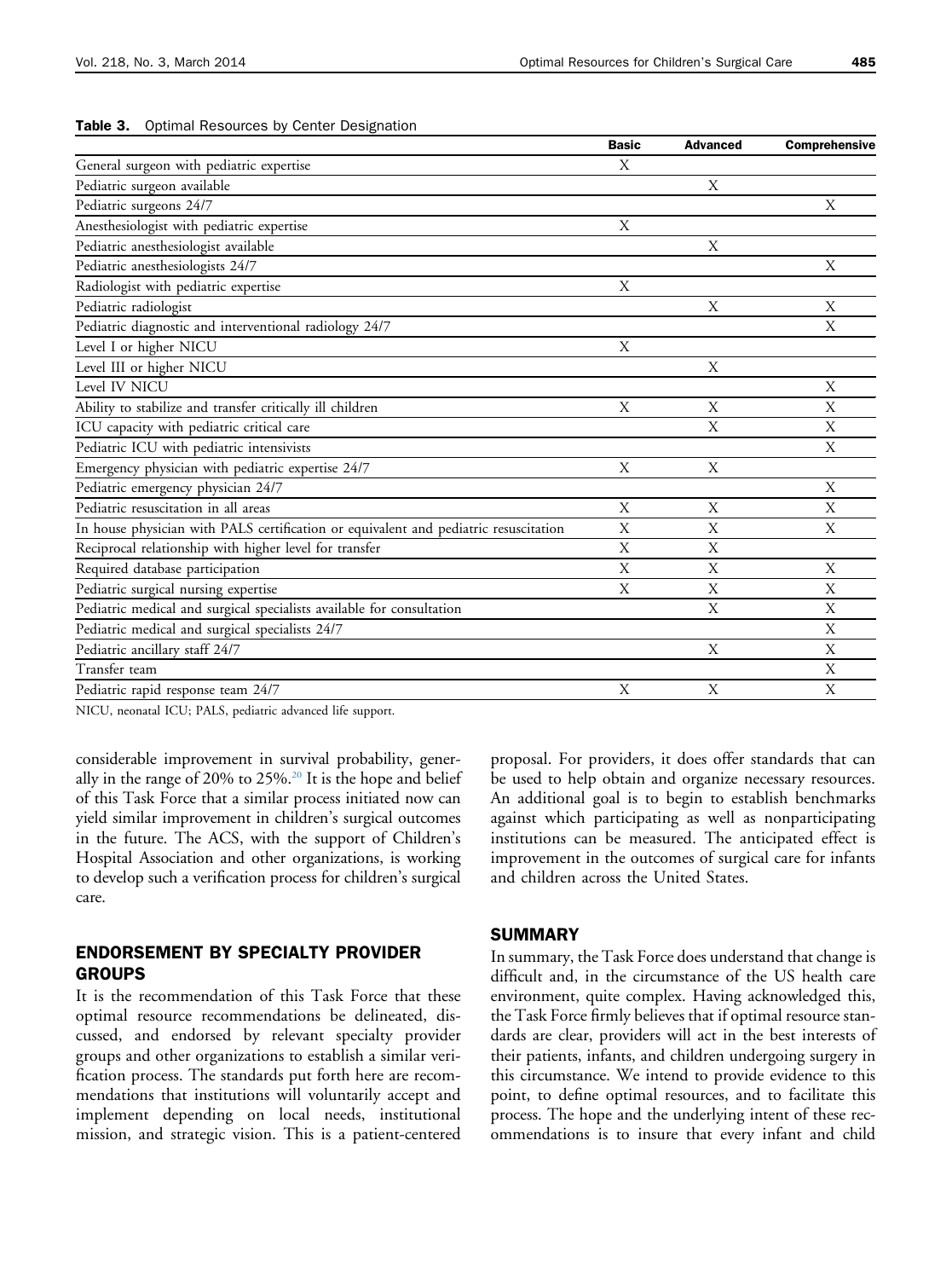<span id="page-7-0"></span>undergoing a surgical procedure in the United States will receive his or her care in an environment that offers all of the facilities, equipment, and, most especially, access to the professional providers who have the appropriate background and training to provide optimal care. This must be done while balancing the issues of access, staff, and the need to improve the value proposition. The Task Force is unanimous in its intent to advocate for this agenda.

#### REFERENCES

- 1. [Stolar C. Best practice for infant surgery. J Pediatr Surg 2008;](http://refhub.elsevier.com/S1072-7515(13)01194-0/sref1) [43:1585](http://refhub.elsevier.com/S1072-7515(13)01194-0/sref1)-[1586](http://refhub.elsevier.com/S1072-7515(13)01194-0/sref1).
- 2. [Luft HS, Bunker JP. Enthovern AC Should operations be](http://refhub.elsevier.com/S1072-7515(13)01194-0/sref2) [regionalized? N Engl J Med 1979;301:1364](http://refhub.elsevier.com/S1072-7515(13)01194-0/sref2)-[1369.](http://refhub.elsevier.com/S1072-7515(13)01194-0/sref2)
- 3. [Pearson G, Shann F, Barry P, et al. Should paediatric inten](http://refhub.elsevier.com/S1072-7515(13)01194-0/sref3)[sive care be centralized? The Lancet 1997;349\(9060\):](http://refhub.elsevier.com/S1072-7515(13)01194-0/sref3)  $1213 - 1217.$  $1213 - 1217.$  $1213 - 1217.$
- 4. [Stark A, Blackman L, Batton DG, et al. American Academy of](http://refhub.elsevier.com/S1072-7515(13)01194-0/sref4) [Pediatrics Levels of Neonatal Care-Committee on Fetus and](http://refhub.elsevier.com/S1072-7515(13)01194-0/sref4) [Newborn. Pediatrics 2003](http://refhub.elsevier.com/S1072-7515(13)01194-0/sref4)-[2004;127:1341](http://refhub.elsevier.com/S1072-7515(13)01194-0/sref4)-[1347](http://refhub.elsevier.com/S1072-7515(13)01194-0/sref4).
- 5. [Coran A, Aronsson DD, Denslow DT, et al. American Acad](http://refhub.elsevier.com/S1072-7515(13)01194-0/sref5)[emy of Pediatrics Guidelines for Referral to Pediatric Surgical](http://refhub.elsevier.com/S1072-7515(13)01194-0/sref5) [Specialists-Committee on Fetus and Newborn. Pediatrics](http://refhub.elsevier.com/S1072-7515(13)01194-0/sref5) [2011;110:187](http://refhub.elsevier.com/S1072-7515(13)01194-0/sref5)e[191.](http://refhub.elsevier.com/S1072-7515(13)01194-0/sref5)
- 6. Wilkinson KA, Brennan LJ, Rollin AM. Anaesthesia Services for Resuscitation. In The Royal College of Surgeons Guidelines for the Provision of Paediatric Anaesthesia Services. Available at: [www.rcoa.ac.uk/system/files/GPAS-2013-10-](http://www.rcoa.ac.uk/system/files/GPAS-2013-10-PAEDIATRICS_2.pdf) [PAEDIATRICS\\_2.pdf.](http://www.rcoa.ac.uk/system/files/GPAS-2013-10-PAEDIATRICS_2.pdf)
- 7. [Auroy Y, Ecoffey C, Messiah A, et al. Relationship between](http://refhub.elsevier.com/S1072-7515(13)01194-0/sref6) [complications of pediatric anesthesia and volume of pediatric](http://refhub.elsevier.com/S1072-7515(13)01194-0/sref6) anesthetics. Anesth Analg  $1997;84:234-235$ .
- 8. [Mamie C, Habre W, Delhumeau C, et al. Incidence and risk](http://refhub.elsevier.com/S1072-7515(13)01194-0/sref7) [factors of perioperative respiratory adverse events in children](http://refhub.elsevier.com/S1072-7515(13)01194-0/sref7) [undergoing elective surgery. Paediatr Anaesth 2004;14:](http://refhub.elsevier.com/S1072-7515(13)01194-0/sref7)  $218 - 224.$  $218 - 224.$  $218 - 224.$
- 9. [Morray JP, Gelduschek JM, Caplan RA, et al. A comparison](http://refhub.elsevier.com/S1072-7515(13)01194-0/sref8) [of pediatric and adult anesthesia closed malpractice claims.](http://refhub.elsevier.com/S1072-7515(13)01194-0/sref8) [Anesthesiology 1993;78:461](http://refhub.elsevier.com/S1072-7515(13)01194-0/sref8)-[467.](http://refhub.elsevier.com/S1072-7515(13)01194-0/sref8)
- 10. [Morray JP, Gelduschek JM, Ramamoorthy C, et al.](http://refhub.elsevier.com/S1072-7515(13)01194-0/sref9) [Anesthesia-related cardiac arrest in children. Anesthesiology](http://refhub.elsevier.com/S1072-7515(13)01194-0/sref9)  $2000;93:6-14.$  $2000;93:6-14.$  $2000;93:6-14.$
- 11. [Keenan RL, Shapiro JH, Kane FR, et al. Bradycardia during](http://refhub.elsevier.com/S1072-7515(13)01194-0/sref10) [anesthesia in infants. Anesthesiology 1994;80:976](http://refhub.elsevier.com/S1072-7515(13)01194-0/sref10)-[982](http://refhub.elsevier.com/S1072-7515(13)01194-0/sref10).
- 12. [Davenport M, Ong E, Sharif K, et al. Biliary atresia in](http://refhub.elsevier.com/S1072-7515(13)01194-0/sref11) [England and Wales: results of centralization and new bench](http://refhub.elsevier.com/S1072-7515(13)01194-0/sref11)[mark. J Pediatr Surg 2011;46:1689](http://refhub.elsevier.com/S1072-7515(13)01194-0/sref11)-[1694](http://refhub.elsevier.com/S1072-7515(13)01194-0/sref11).
- 13. [Serinet AO, Broue P, Jacquimin E, et al. Management of](http://refhub.elsevier.com/S1072-7515(13)01194-0/sref12) [patients with biliary atresia in France: results of a decentralized](http://refhub.elsevier.com/S1072-7515(13)01194-0/sref12) [policy 1982-2002. Hepatology 2006;44:75](http://refhub.elsevier.com/S1072-7515(13)01194-0/sref12)-[84.](http://refhub.elsevier.com/S1072-7515(13)01194-0/sref12)
- 14. [Pollack LD. An effective model for reorganization of perinatal](http://refhub.elsevier.com/S1072-7515(13)01194-0/sref13) [services in a metropolitan area: a descriptive analysis and his](http://refhub.elsevier.com/S1072-7515(13)01194-0/sref13)[torical perspective. J Perinatol 1996;16:3](http://refhub.elsevier.com/S1072-7515(13)01194-0/sref13)-[8](http://refhub.elsevier.com/S1072-7515(13)01194-0/sref13).
- 15. [Yu VY, Doyle LW. Regionalized long-term follow-up. Semin](http://refhub.elsevier.com/S1072-7515(13)01194-0/sref14) [Neonatol 2004;9:135](http://refhub.elsevier.com/S1072-7515(13)01194-0/sref14)-[144](http://refhub.elsevier.com/S1072-7515(13)01194-0/sref14).
- 16. [Lorch SA, Myers S, Carr B. The regionalization of pediatric](http://refhub.elsevier.com/S1072-7515(13)01194-0/sref15) [health care. Pediatrics 2010;126:1182](http://refhub.elsevier.com/S1072-7515(13)01194-0/sref15)-[1190](http://refhub.elsevier.com/S1072-7515(13)01194-0/sref15).
- 17. [Watson RS. Location, location, location: regionalization and](http://refhub.elsevier.com/S1072-7515(13)01194-0/sref16) [outcomes in pediatric critical care. Curr Opin Crit Care](http://refhub.elsevier.com/S1072-7515(13)01194-0/sref16) [2002;8:344](http://refhub.elsevier.com/S1072-7515(13)01194-0/sref16)-[348.](http://refhub.elsevier.com/S1072-7515(13)01194-0/sref16)
- 18. [Richardson DK, Reed K, Cutler C, et al. Perinatal regionaliza](http://refhub.elsevier.com/S1072-7515(13)01194-0/sref17)[tion versus hospital competition: the Hartford example. Pedi](http://refhub.elsevier.com/S1072-7515(13)01194-0/sref17)[atrics 1995;96\(Pt 1\):417](http://refhub.elsevier.com/S1072-7515(13)01194-0/sref17)-[423](http://refhub.elsevier.com/S1072-7515(13)01194-0/sref17).
- 19. [Chang RK, Klitzner TS. Can regionalization decrease the](http://refhub.elsevier.com/S1072-7515(13)01194-0/sref18) [number of deaths for children who undergo cardiac surgery?](http://refhub.elsevier.com/S1072-7515(13)01194-0/sref18) [Pediatrics 2002;109:173](http://refhub.elsevier.com/S1072-7515(13)01194-0/sref18)-[181](http://refhub.elsevier.com/S1072-7515(13)01194-0/sref18).
- 20. [MacKenzie EJ, Rivara FP, Jurkovich GJ, et al. A national eval](http://refhub.elsevier.com/S1072-7515(13)01194-0/sref19)[uation of the effect of trauma-center care on mortality. N Engl](http://refhub.elsevier.com/S1072-7515(13)01194-0/sref19) [J Med 2006;354:366](http://refhub.elsevier.com/S1072-7515(13)01194-0/sref19)-[378](http://refhub.elsevier.com/S1072-7515(13)01194-0/sref19).
- 21. [Densmore JC, Lim HJ, Oldham KT, et al. Outcomes and](http://refhub.elsevier.com/S1072-7515(13)01194-0/sref20) [delivery of care in pediatric injury. J Pediatr Surg 2006;41:](http://refhub.elsevier.com/S1072-7515(13)01194-0/sref20)  $92 - 98.$  $92 - 98.$  $92 - 98.$
- 22. [Miller MR, Zhan C. Pediatric patient safety in hospitals: a](http://refhub.elsevier.com/S1072-7515(13)01194-0/sref21) national picture in 2000. Pediatrics  $2004;113:1741-1746$  $2004;113:1741-1746$ .
- 23. [Bucher BT, Guth RM, Saito JM, et al. Impact of hospital](http://refhub.elsevier.com/S1072-7515(13)01194-0/sref22) [volume on in-house mortality of infants undergoing repair of](http://refhub.elsevier.com/S1072-7515(13)01194-0/sref22) [congenital diaphragmatic hernia. Ann Surg 2010;252:635](http://refhub.elsevier.com/S1072-7515(13)01194-0/sref22)-[642.](http://refhub.elsevier.com/S1072-7515(13)01194-0/sref22)
- 24. [Arul GS, Spicer RD. Where should paediatric surgery be per](http://refhub.elsevier.com/S1072-7515(13)01194-0/sref23)[formed? Arch Dis Child 1998;79:65](http://refhub.elsevier.com/S1072-7515(13)01194-0/sref23)-[70](http://refhub.elsevier.com/S1072-7515(13)01194-0/sref23).
- 25. [Atwell JD, Spargo PM. The provision of safe surgery for chil](http://refhub.elsevier.com/S1072-7515(13)01194-0/sref24)[dren. Arch Dis Child 1992;67:345](http://refhub.elsevier.com/S1072-7515(13)01194-0/sref24)–[349](http://refhub.elsevier.com/S1072-7515(13)01194-0/sref24).
- 26. [Macario A, Hackel A, Gregory GA, et al. The demographics of](http://refhub.elsevier.com/S1072-7515(13)01194-0/sref25) [inpatient pediatric anesthesia: implications for credentialing](http://refhub.elsevier.com/S1072-7515(13)01194-0/sref25) [policy. J Clin Anesth 1995;7:507](http://refhub.elsevier.com/S1072-7515(13)01194-0/sref25)-[511.](http://refhub.elsevier.com/S1072-7515(13)01194-0/sref25)
- 27. [Hackel A, Badgwell JM, Binding RR, et al. Guidelines for the](http://refhub.elsevier.com/S1072-7515(13)01194-0/sref26) [pediatric perioperative anesthesia environment. Pediatrics](http://refhub.elsevier.com/S1072-7515(13)01194-0/sref26) [1999;103:511](http://refhub.elsevier.com/S1072-7515(13)01194-0/sref26)-[516.](http://refhub.elsevier.com/S1072-7515(13)01194-0/sref26)
- 28. [Ecoffey C. Paediatric perioperative anaesthesia environment.](http://refhub.elsevier.com/S1072-7515(13)01194-0/sref27) [Curr Opin Anaesthesiol 2000;13:313](http://refhub.elsevier.com/S1072-7515(13)01194-0/sref27)-[315.](http://refhub.elsevier.com/S1072-7515(13)01194-0/sref27)
- 29. National Health System-Department of Health. Commissioning Safe and Sustainable Specialised Paediatric Services. London, UK. Available at: [https://www.bspar.org.uk/.](https://www.bspar.org.uk/) Accessed November 6, 2013.
- 30. Cochrane H, Tanner S. National Health System-Department of Health. Trends in children's surgery 1994-2005: evidence from hospital episode statistics data. London, UK. Available at: [www.bipsolutions.com/docstore/pdf/16070/pdf](http://www.bipsolutions.com/docstore/pdf/16070/pdf). Accessed November 6, 2013.
- 31. [Chowdhury MM, Dagash H, Pierro A. A systematic review of](http://refhub.elsevier.com/S1072-7515(13)01194-0/sref28) [the impact of volume of surgery and specialization on patient](http://refhub.elsevier.com/S1072-7515(13)01194-0/sref28) [outcomes. Br J Surg 2007;94:145](http://refhub.elsevier.com/S1072-7515(13)01194-0/sref28)-[161](http://refhub.elsevier.com/S1072-7515(13)01194-0/sref28).
- 32. [Cosper GH, Hamann MS, Stiles A. Hospital characteristics](http://refhub.elsevier.com/S1072-7515(13)01194-0/sref29) [affect outcomes for common pediatric surgical conditions.](http://refhub.elsevier.com/S1072-7515(13)01194-0/sref29) [Am Surg 2006;72:739](http://refhub.elsevier.com/S1072-7515(13)01194-0/sref29)-[745.](http://refhub.elsevier.com/S1072-7515(13)01194-0/sref29)
- 33. [Lunn JN. Implications of the National Confidential Enquiry](http://refhub.elsevier.com/S1072-7515(13)01194-0/sref30) [into Perioperative Deaths for paediatric anaesthesia. Paediatr](http://refhub.elsevier.com/S1072-7515(13)01194-0/sref30) [Anaesth 1992;2:69](http://refhub.elsevier.com/S1072-7515(13)01194-0/sref30)-[72.](http://refhub.elsevier.com/S1072-7515(13)01194-0/sref30)
- 34. Society for Pediatric Anesthesia. Policy statement on provision of pediatric anesthesia care. Richmond, VA. Available at: [http://](http://www.pedsanesthesia.org.policyprovision.iphtml) [www.pedsanesthesia.org.policyprovision.iphtml.](http://www.pedsanesthesia.org.policyprovision.iphtml) Accessed on November 6, 2013.
- 35. [Rosenberg DI, Moss MM. Guidelines and levels of care for](http://refhub.elsevier.com/S1072-7515(13)01194-0/sref31) [pediatric intensive care units. Crit Care Med 2004;32:](http://refhub.elsevier.com/S1072-7515(13)01194-0/sref31)  $1114 - 1125.$  $1114 - 1125.$  $1114 - 1125.$
- 36. [Chen AY, Schrager SM, Mangione-Smith R. Quality measures](http://refhub.elsevier.com/S1072-7515(13)01194-0/sref32) [for primary care of complex pediatric patients. Pediatrics 2012;](http://refhub.elsevier.com/S1072-7515(13)01194-0/sref32) [129:433](http://refhub.elsevier.com/S1072-7515(13)01194-0/sref32)-[445.](http://refhub.elsevier.com/S1072-7515(13)01194-0/sref32)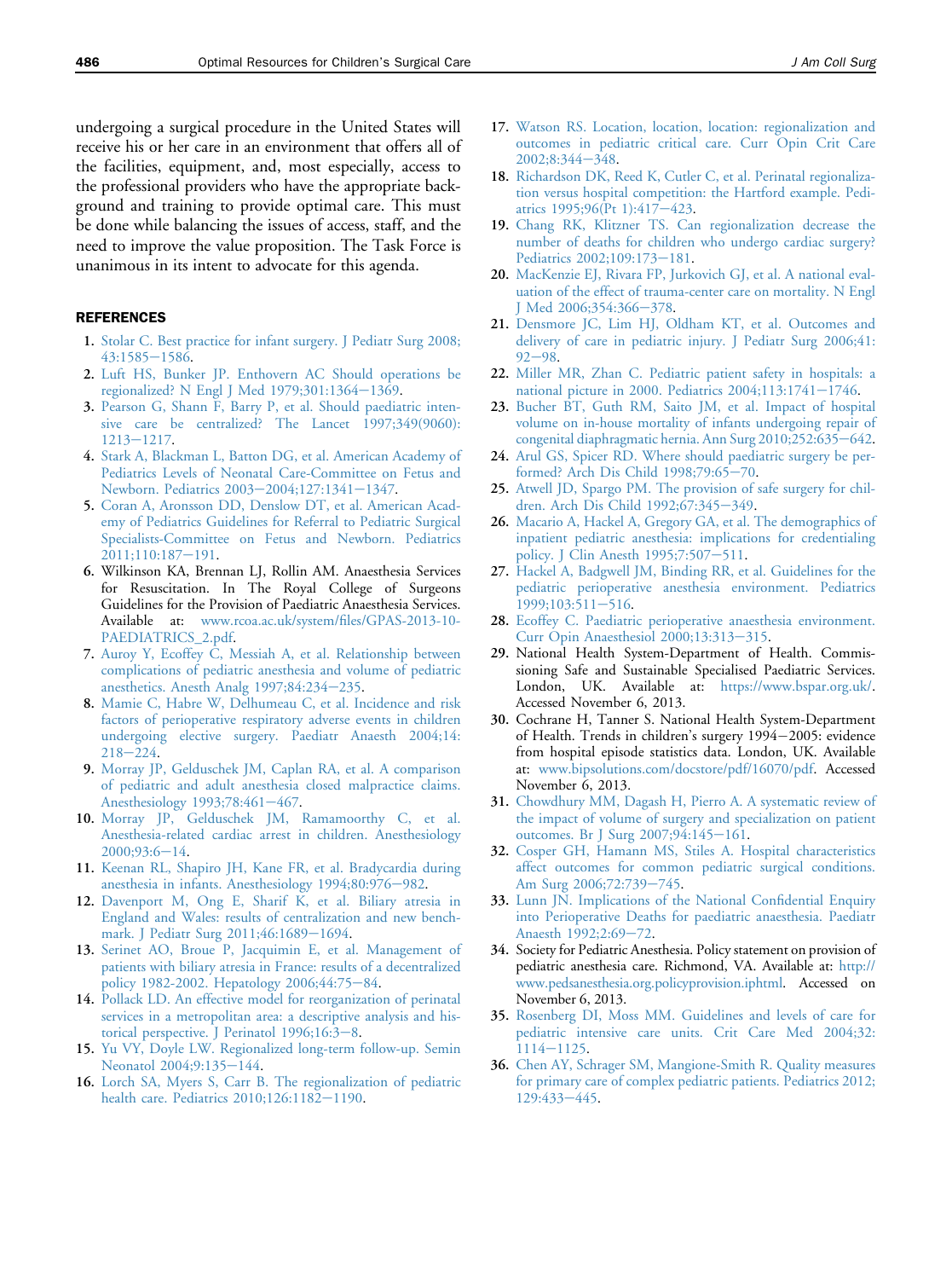- <span id="page-8-0"></span>37. [Son JK, Lillehie CW, Gauvreau K, Jenkins KJ. A risk adjust](http://refhub.elsevier.com/S1072-7515(13)01194-0/sref33)[ment method for newborns undergoing noncardiac surgery.](http://refhub.elsevier.com/S1072-7515(13)01194-0/sref33) [Ann Surg 2010;251:754](http://refhub.elsevier.com/S1072-7515(13)01194-0/sref33)-[758.](http://refhub.elsevier.com/S1072-7515(13)01194-0/sref33)
- 38. [McAteer J, LaRiviere C, Drugas GT. Influence of surgeon](http://refhub.elsevier.com/S1072-7515(13)01194-0/sref34) [experience, hospital volume and specialty designation on out](http://refhub.elsevier.com/S1072-7515(13)01194-0/sref34)[comes in pediatric surgery: a systematic review. JAMA Pediatr](http://refhub.elsevier.com/S1072-7515(13)01194-0/sref34) [2013;167:468](http://refhub.elsevier.com/S1072-7515(13)01194-0/sref34)-[475.](http://refhub.elsevier.com/S1072-7515(13)01194-0/sref34)
- 39. [Bricker JT, Fraser CD, Fyfe DA, et al. American Academy of](http://refhub.elsevier.com/S1072-7515(13)01194-0/sref35) [Pediatrics section on cardiology and cardiac surgery guidelines](http://refhub.elsevier.com/S1072-7515(13)01194-0/sref35) [for pediatric cardiovascular centers. Pediatrics 2002;109:](http://refhub.elsevier.com/S1072-7515(13)01194-0/sref35)  $544 - 549.$  $544 - 549.$  $544 - 549.$
- 40. [Cote CJ, Zaslavsky A, Downes JJ, et al. Postoperative apnea in](http://refhub.elsevier.com/S1072-7515(13)01194-0/sref36) [former preterm infants after inguinal herniorrhaphy. Anesthe](http://refhub.elsevier.com/S1072-7515(13)01194-0/sref36)[siology 1995;82:809](http://refhub.elsevier.com/S1072-7515(13)01194-0/sref36)-[821.](http://refhub.elsevier.com/S1072-7515(13)01194-0/sref36)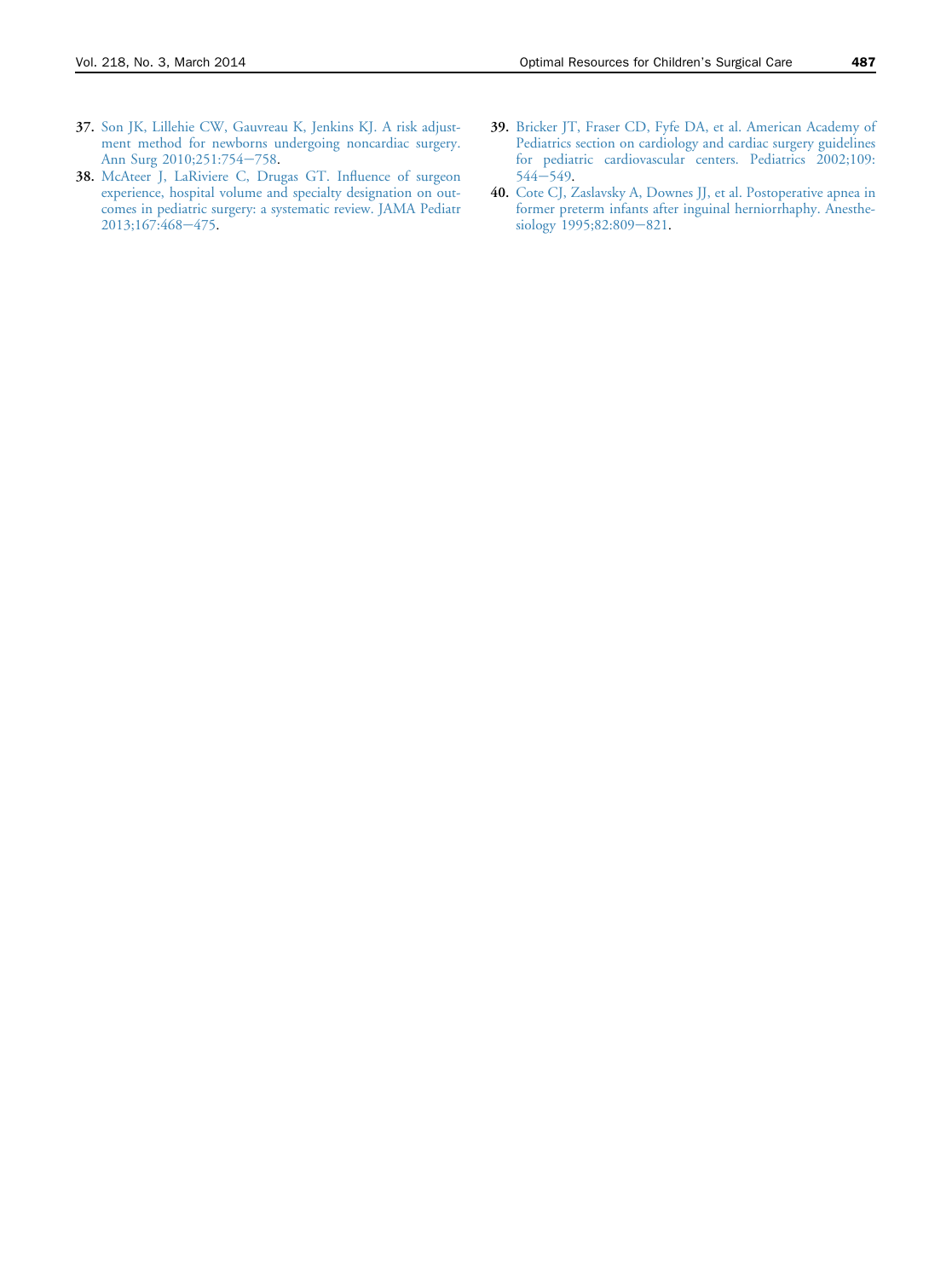| прропит — —<br><b>EVIL TWONT ONCE MICHING ISSUE</b><br>Name | Title                                                                                                              | <b>Organization</b>                                  | <b>Credentials</b>                                                                                                                                       |
|-------------------------------------------------------------|--------------------------------------------------------------------------------------------------------------------|------------------------------------------------------|----------------------------------------------------------------------------------------------------------------------------------------------------------|
| Fizan Abdullah, MD, PhD,                                    | Associate Professor of Surgery                                                                                     | Johns Hopkins University                             | <b>APSA Outcomes Committee</b>                                                                                                                           |
| FACS, FAAP                                                  | and International Health                                                                                           |                                                      | Chair<br>APSA Quality Committee, ACS<br>NSQIP Pediatric<br>Measurement and Evaluation<br>Committee                                                       |
| Marjorie Judith Arca, MD                                    | Clinical Director of Pediatric<br>Surgical Critical Care;<br>Associate Professor, Pediatric<br>Surgery             | Children's Hospital of<br>Wisconsin, Milwaukee       | ABS Pediatric Surgery Board<br>APSA Outcomes Committee                                                                                                   |
| Douglas C Barnhart, MD,<br><b>MSPH</b>                      | Associate Professor, Pediatric<br>Surgery                                                                          | Primary Children's Medical<br>Center, Salt Lake City | <b>APSA Outcomes Committee</b><br>ACS NSQIP Pediatric, Chair of<br>Measurement and Evaluation<br>Committee, Vice Chair<br><b>Steering Committee</b>      |
| Stuart Berger, MD                                           | Professor and Chief, Division of<br>Cardiology                                                                     | Children's Hospital of<br>Wisconsin, Milwaukee       | AAP Cardiology and Cardiac<br><b>Surgery Subcommittees</b><br>Member at Large AHA<br>Cardiology Committee<br>ACC Wisconsin Chapter Board<br>of Governors |
| Kirsten M M Beyer, PhD,<br>MPH, MS                          | Assistant Professor; Director,<br>Epidemiology Data Resource<br>Center                                             | Medical College of Wisconsin                         |                                                                                                                                                          |
| Mary L Brandt, MD                                           | Professor of Surgery, Pediatric<br>Surgery Division; Associate<br>Dean, Student Affairs                            | Texas Children's Hospital                            | AAP Section on Surgery, Chair<br>APSA Board of Governors                                                                                                 |
| Deirdre Byrne                                               | Independent Consultant                                                                                             | Children's Hospital Association                      |                                                                                                                                                          |
| Laura Cassidy, PhD, MS                                      | Associate Professor; Director,<br>Epidemiology/Clinical<br>Outcomes/Public and<br>Community Health                 | Medical College of Wisconsin                         |                                                                                                                                                          |
| Clinton Moore Cavett II, MD                                 | Pediatric Surgeon, Medical<br>Director                                                                             | Community Health Network-<br>Indiana                 | Community Practice, Pediatric<br>Surgery                                                                                                                 |
| Li Ern Chen, MD                                             | Assistant Professor, Surgery                                                                                       | Children's Medical Center,<br>Dallas                 | APSA Outcomes Committee<br>AAP Section on Surgery<br>Committee for the Delivery<br>of Surgical Care                                                      |
| Jacquelyn Evans, MD, FRCP(c),<br>FAAP                       | Medical Director, NICU;<br>Associate Division Chief,<br>Neonatology; Clinical<br>Professor of Pediatrics,<br>UPenn | The Children's Hospital of<br>Philadelphia           | Children's Hospital Neonatal<br>Database Consortium, Chair                                                                                               |
| Keith E Georgeson, MD                                       | Pediatric General Surgeon                                                                                          | Providence Medical Group,<br>Spokane, WA             | ABS Pediatric Surgery Board<br>past Chair<br>APSA, past President                                                                                        |
| Adam Bradley Goldin, MD                                     | Associate Professor Pediatric<br>Surgery                                                                           | Seattle Children's Hospital                          | <b>APSA Outcomes Committee</b>                                                                                                                           |
| David B Hoyt, MD, FACS                                      | <b>Executive Director</b>                                                                                          | American College of Surgeons                         |                                                                                                                                                          |
| Bruce Kaufman, MD                                           | Professor and Chief, Pediatric<br>Neurosurgery                                                                     | Children's Hospital of<br>Wisconsin, Milwaukee       | American Society of Pediatric<br>Neurosurgeons, past<br>President<br>Joint Section of Pediatric                                                          |
|                                                             |                                                                                                                    |                                                      | Neurosurgery AANS/CNS,<br>Chair Elect                                                                                                                    |

## <span id="page-9-0"></span>Appendix 1. 2012 Task Force Membership

(Continued)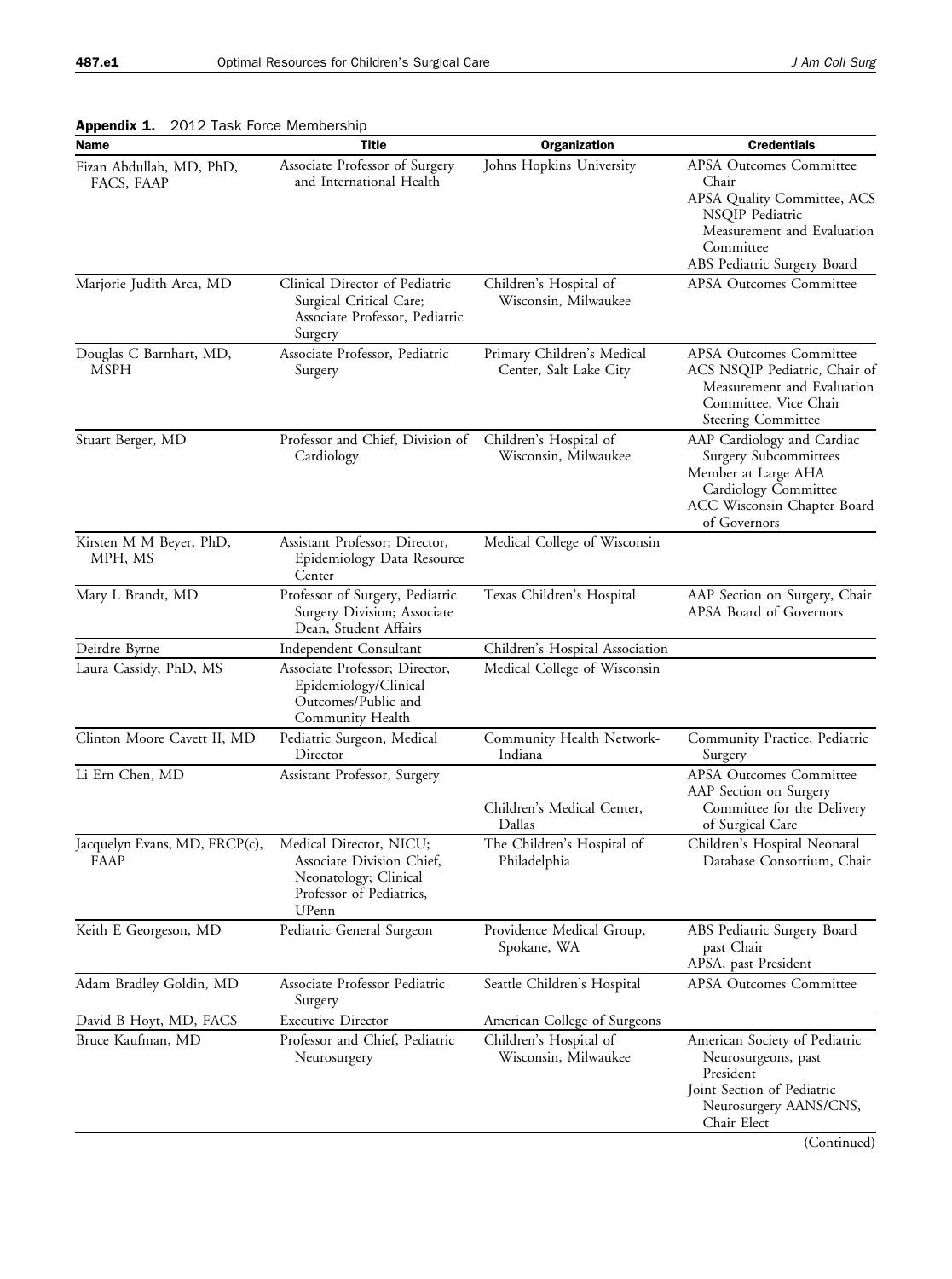| <b>Name</b>                               | <b>Title</b>                                                                    | <b>Organization</b>                            | <b>Credentials</b>                                                                                                                          |
|-------------------------------------------|---------------------------------------------------------------------------------|------------------------------------------------|---------------------------------------------------------------------------------------------------------------------------------------------|
| Jacqueline Kueser                         | Vice President, Strategic<br>Relations                                          | Children's Hospital Association                |                                                                                                                                             |
| Lynn D Martin, MD, MBA                    | Director, Department of<br>Anesthesiology and Pain<br>Medicine                  | Seattle Children's Hospital                    | Society for Pediatric Anesthesia,<br>President                                                                                              |
| R Lawrence Moss, MD                       | Surgeon in Chief                                                                | Nationwide Children's<br>Hospital, Columbus    | AAP Surgical Section Executive<br>Committee<br><b>ACS NSQIP Pediatrics Steering</b><br>Committee                                            |
| Keith T Oldham, MD                        | Surgeon in Chief                                                                | Children's Hospital of<br>Wisconsin, Milwaukee | <b>APSA</b> President<br>OCHSiC Chair<br>ACS NSQIP Pediatrics, Chair<br><b>Steering Committee</b><br>APSTPD, past President                 |
| Shawn J Rangel, MD, MSCE                  | Staff Surgeon, Department of<br>Surgery                                         | Children's Hospital Boston                     | <b>APSA Outcomes Committee</b><br><b>APSA Quality Committee</b><br>AAP Section on Surgery<br>Committee for the Delivery<br>of Surgical Care |
| Thomas C Ricketts III, PhD,<br><b>MPH</b> | Health Policy and Management                                                    | University of North Carolina at<br>Chapel Hill | ACS Health Policy Institute<br>Co-Director                                                                                                  |
| Marshall Z Schwartz, MD                   | Surgeon in Chief<br>Professor of Surgery and<br>Pediatrics                      | St Christopher's Hospital for<br>Children      | <b>ACS</b> Regent<br>APSA, past President<br>ABS Pediatric Surgery Board<br>past Chair<br>Surgery RRC Member                                |
| Thomas F Tracy, MD                        | Vice Chairman, Department of<br>Surgery, Professor of Surgery<br>and Pediatrics | Hasbro Children's Hospital                     | ACS Advisory Council Chair<br>ABS Pediatric Surgery Board<br>Chair<br>APSTPD past President                                                 |
| Mark Wietecha                             | President and CEO                                                               | Children's Hospital Association                |                                                                                                                                             |

## Appendix 1. Continued

AANS, American Association of Neurological Surgeons; AAP, American Academy of Pediatrics; ABS, American Board of Surgery; ACC, American College of Cardiology; ACS, American College of Surgeons; AHA, American Heart Association; APSA, American Pediatric Surgical Association; APSTPD, Association of Pediatric Surgery Training Program Directors; CNS, Congress of Neurological Surgeons; OCHSiC, Organization of Children's Hospitals Surgeons in Chief.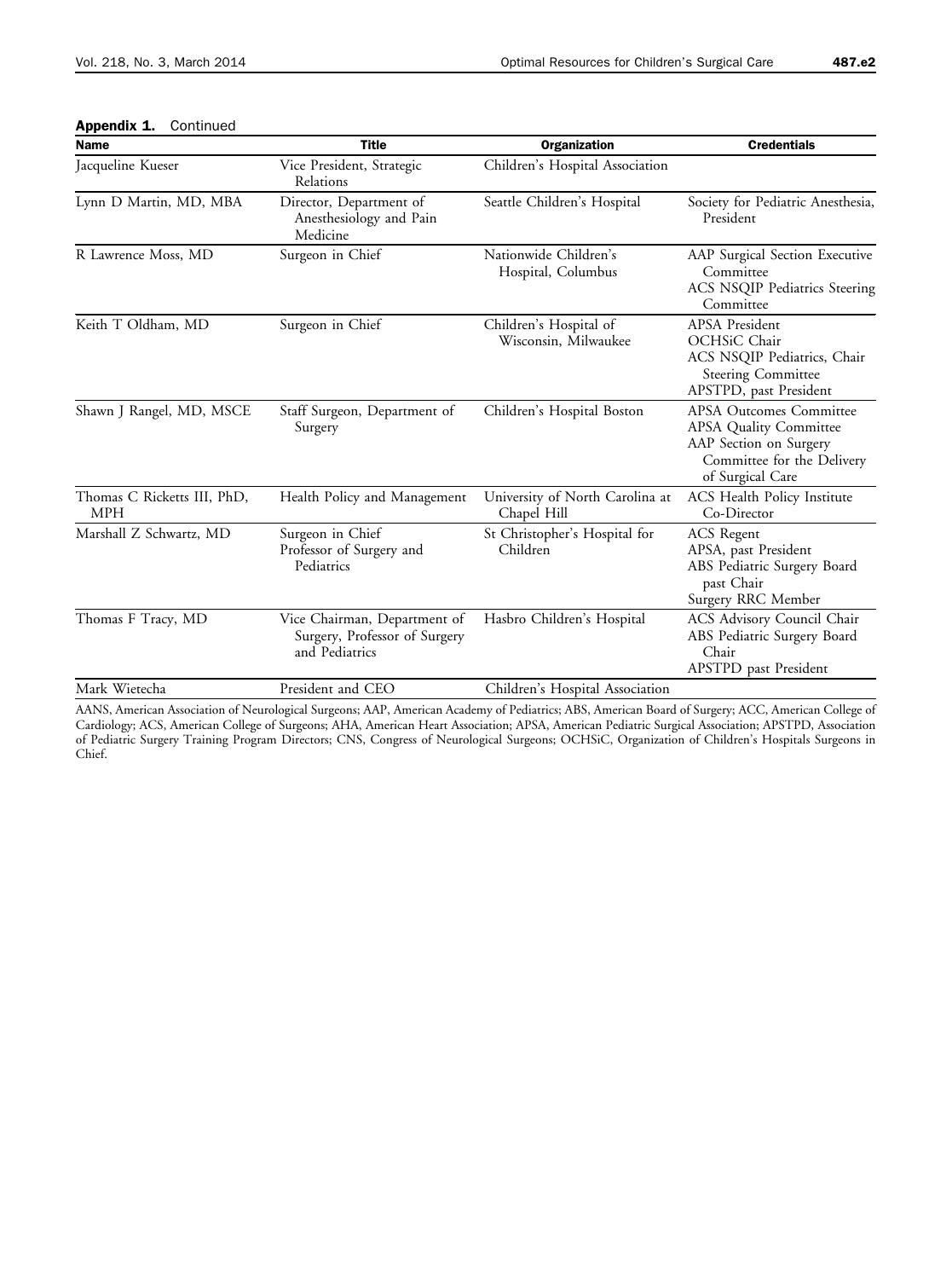| <b>Name</b>                 | <b>Title</b>                                                                                                       | <b>Organization</b>                                                               | <b>Credentials</b>                                                                                                                                                  |
|-----------------------------|--------------------------------------------------------------------------------------------------------------------|-----------------------------------------------------------------------------------|---------------------------------------------------------------------------------------------------------------------------------------------------------------------|
| Rick Abbott, MD             | Professor of Clinical<br>Neurosurgery, Director of<br>Surgical Neuro-oncology                                      | Albert Einstein College of<br>Medicine, The Children's<br>Hospital at Montefiore  | American Society of Pediatric<br>Neurosurgeons President                                                                                                            |
| Fizan Abdullah, MD          | Associate Professor of Surgery<br>and International Health                                                         | Johns Hopkins University                                                          | <b>APSA Outcomes Committee</b><br>Chair<br>APSA Quality Committee, ACS<br>NSQIP Pediatric<br>Measurement and Evaluation<br>Committee<br>ABS Pediatric Surgery Board |
| Marjorie Judith Arca, MD    | Clinical Director of Pediatric<br>Surgical Critical Care;<br>Associate Professor, Pediatric<br>Surgery             | Children's Hospital of<br>Wisconsin, Milwaukee                                    | <b>APSA Outcomes Committee</b><br>AAP Section on Critical Care<br>Medicine                                                                                          |
| Douglas C Barnhart, MD      | Associate Professor, Pediatric<br>Surgery                                                                          | Primary Children's Medical<br>Center, Salt Lake City                              | <b>APSA Outcomes Committee</b><br>ACS NSQIP Pediatric, Chair of<br>Measurement and Evaluation<br>Committee, Vice Chair<br><b>Steering Committee</b>                 |
| Stuart Berger, MD           | Professor and Chief, Division of<br>Cardiology                                                                     | Children's Hospital of<br>Wisconsin, Milwaukee                                    | AAP Cardiology and Cardiac<br><b>Surgery Subcommittees</b><br>AHA Cardiology Committee,<br>Member at Large<br>ACC Wisconsin Chapter Board<br>of Governors           |
| Mary L Brandt, MD           | Professor of Surgery, Pediatric<br>Surgery Division; Associate<br>Dean, Student Affairs                            | Texas Children's Hospital                                                         | ABS Pediatric Surgery Board<br>Member<br>AAP Section on Surgery,<br>Immediate past Chair<br>APSA Board of Governors                                                 |
| Laura Cassidy, PhD, MS      | Associate Professor; Director,<br>Epidemiology/Clinical<br>Outcomes/Public and<br>Community Health                 | Medical College of Wisconsin                                                      |                                                                                                                                                                     |
| Clinton Moore Cavett II, MD | Pediatric Surgeon, Medical<br>Director                                                                             | Community Health Network-<br>Indiana                                              | Community Practice, Pediatric<br>Surgery                                                                                                                            |
| Li Ern Chen, MD             | Assistant Professor, Surgery                                                                                       | Children's Medical Center,<br>Dallas                                              | APSA Outcomes Committee<br>AAP Section on Surgery<br>Committee for the Delivery<br>of Surgical Care                                                                 |
| Craig S Derkay, MD          | Professor and Vice Chairman,<br>Otolaryngology Health and<br>Neck Surgery                                          | Eastern Virginia Medical School<br>Children's Hospital of the<br>King's Daughters | American College of Surgeons<br>Otolaryngology Advisory<br>Council, Chair<br>ASPO Safety and Quality<br>Committee, Chair                                            |
| Jayant Deshpande, MD        | Senior Vice President, Chief<br>Quality Officer                                                                    | Arkansas Children's Hospital                                                      | Society of Pediatric Anesthesia,<br>AAP Section on Anesthesia,<br>past President                                                                                    |
| Jacquelyn Evans, MD         | Medical Director, NICU;<br>Associate Division Chief,<br>Neonatology; Clinical<br>Professor of Pediatrics,<br>UPenn | The Children's Hospital of<br>Philadelphia                                        | Children's Hospital Neonatal<br>Database Consortium, Chair                                                                                                          |
| Mary E Fallat, MD           | Chief of Pediatric Surgery                                                                                         | University of Louisville School<br>of Medicine                                    | ACS, Advisory Council, Chair                                                                                                                                        |
|                             |                                                                                                                    |                                                                                   |                                                                                                                                                                     |

## <span id="page-11-0"></span>Appendix 2. 2013 Task Force Membership

(Continued)